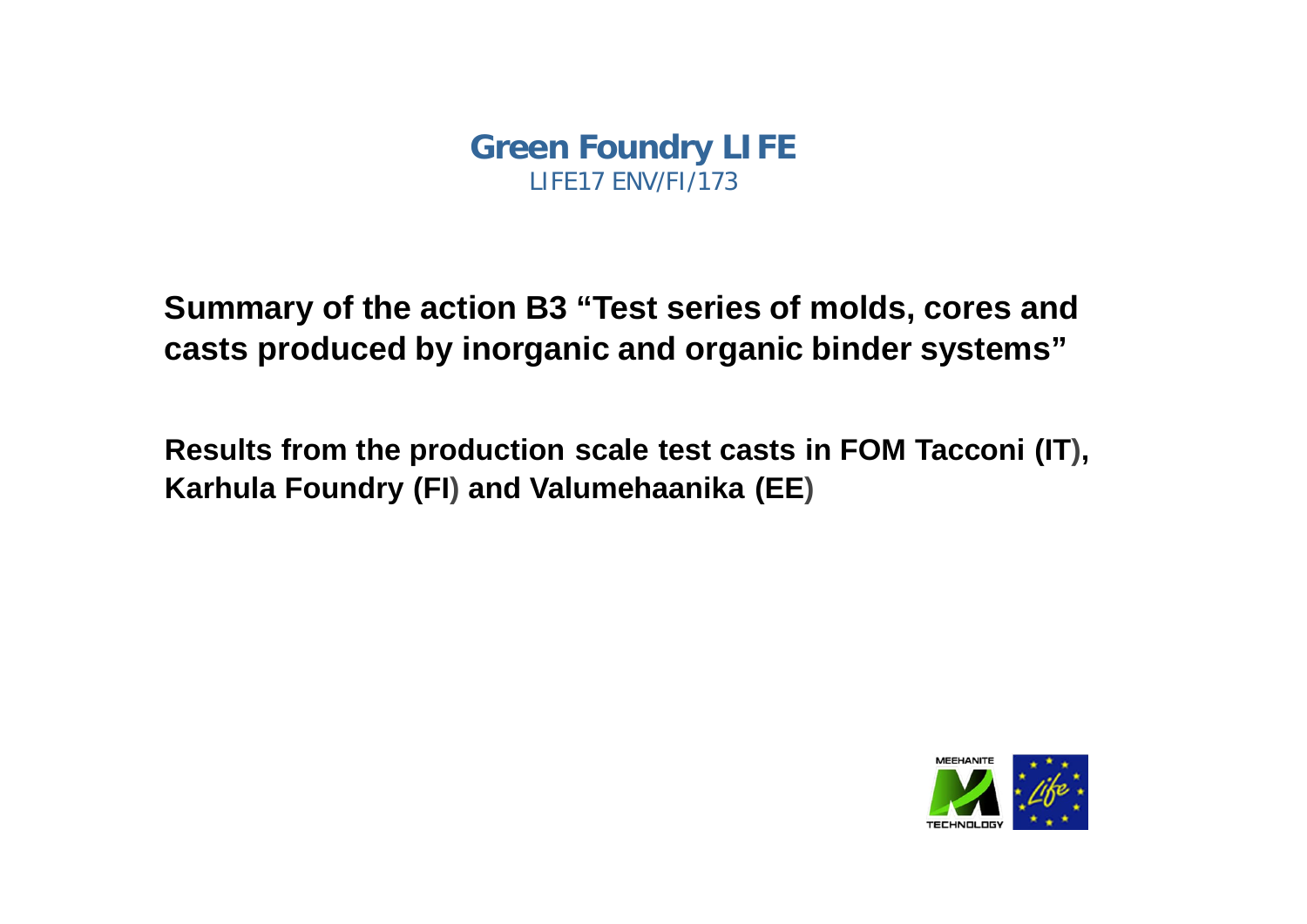**The tested inorganic binders were from four different binder producers, with the brand names of:**

- **Inotec TM from ASK Chemicals GmbH**
- **Cordis from Huettenes-Albertus GmbH**
- **Cast Clean from Peak Deutschland GmbH**
- **Geopol® from Sandteam spol s.r.a.**

**Inotec TM and Cordis binder systems consist of fully inorganic binders and hardeners. The hardening processes in these systems need drying at elevated temperature at 150…200<sup>o</sup>C. Geopol® and Cast Clean binder systems consist of fully inorganic binders and organic hardeners (ester solutions). These binder systems harden at ambient temperature, and they are therefore called as "self-setting"**

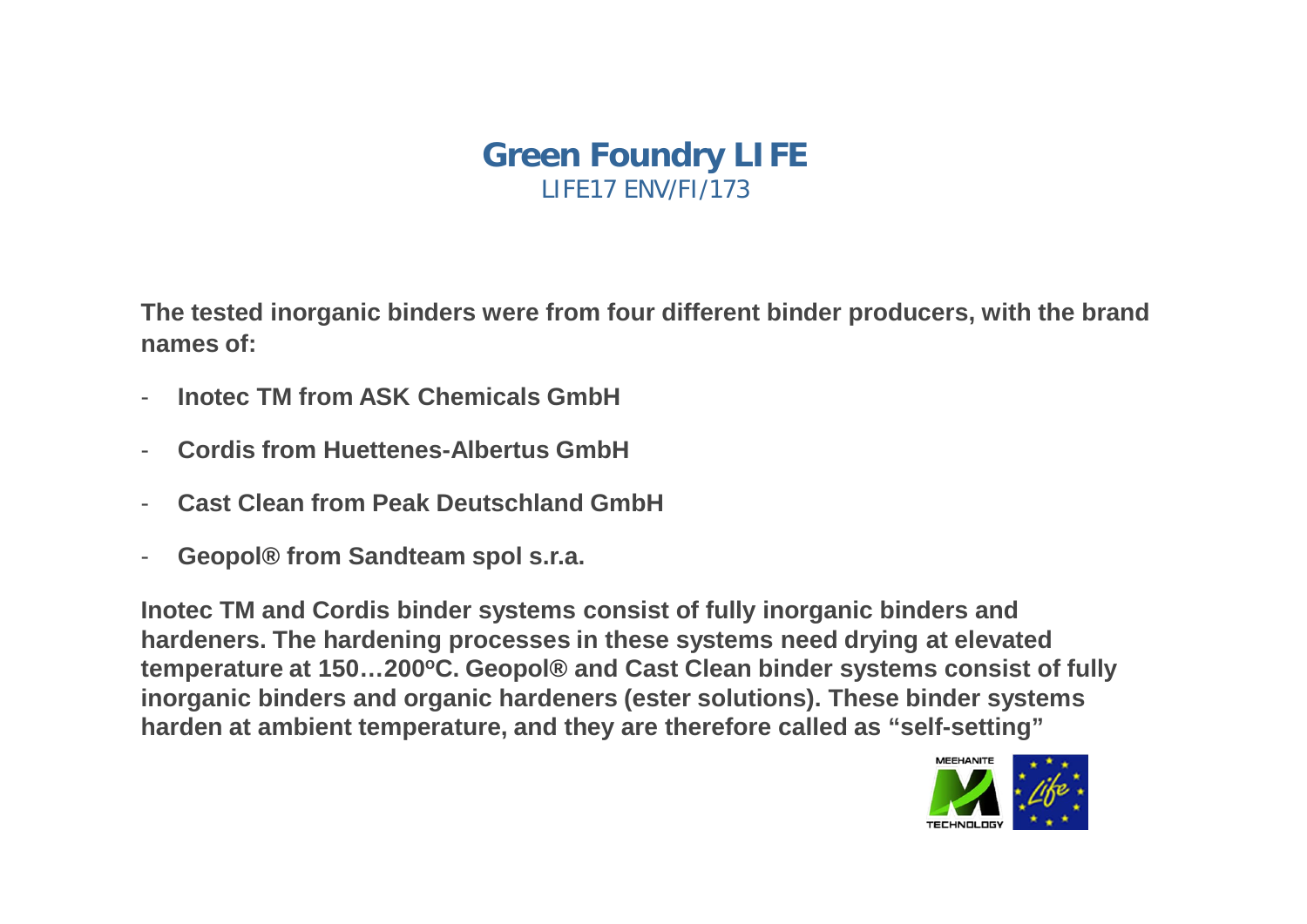**FOM Tacconi in Assisi, Italy (now the name of the company is Fonderie di Assisi)**

- **FOM Tacconi produces both iron and steel castings for automotive industry, mainly parts for engines**
- **FOM Tacconi tested Cordis and InotecTM inorganic binders in cores. The cores were made by the sup-supplier. The cores were inserted into green sand moulds before casting.**







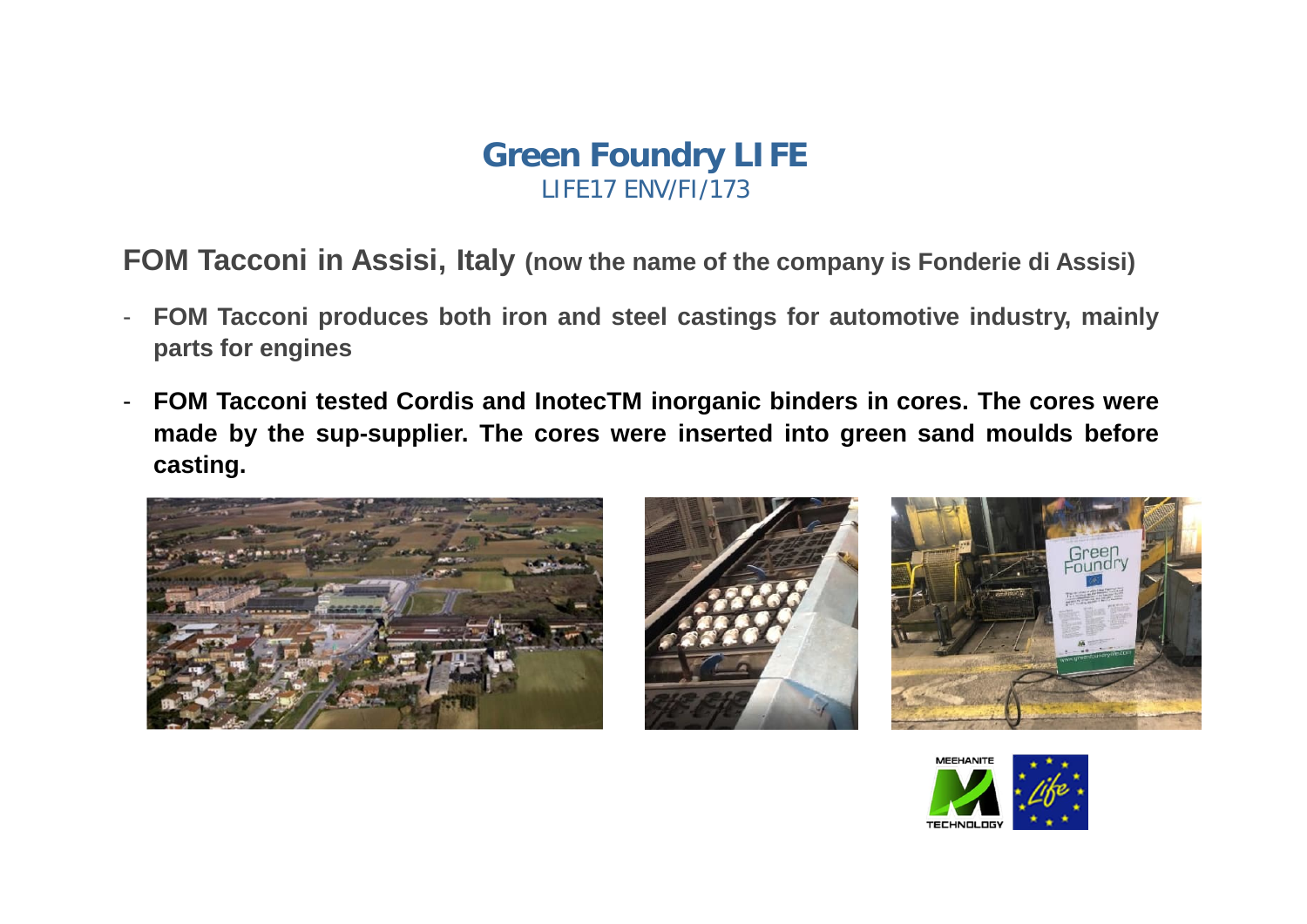**Results and experiences in FOM Tacconi:**

- **The cores of inorganic binder system had the equal quality properties compared to the current organic Cold-Box method cores**
- **The quality of the test castings was comparable with the current production**
- **The gas formation was significantly reduced compared to Cold-Box cores, resulting less emissions and better indoor air quality in the foundry**
- **The implementation of the core making by the demonstrated inorganic binder systems would require investment of core shooting device equipped with heating possibility.**

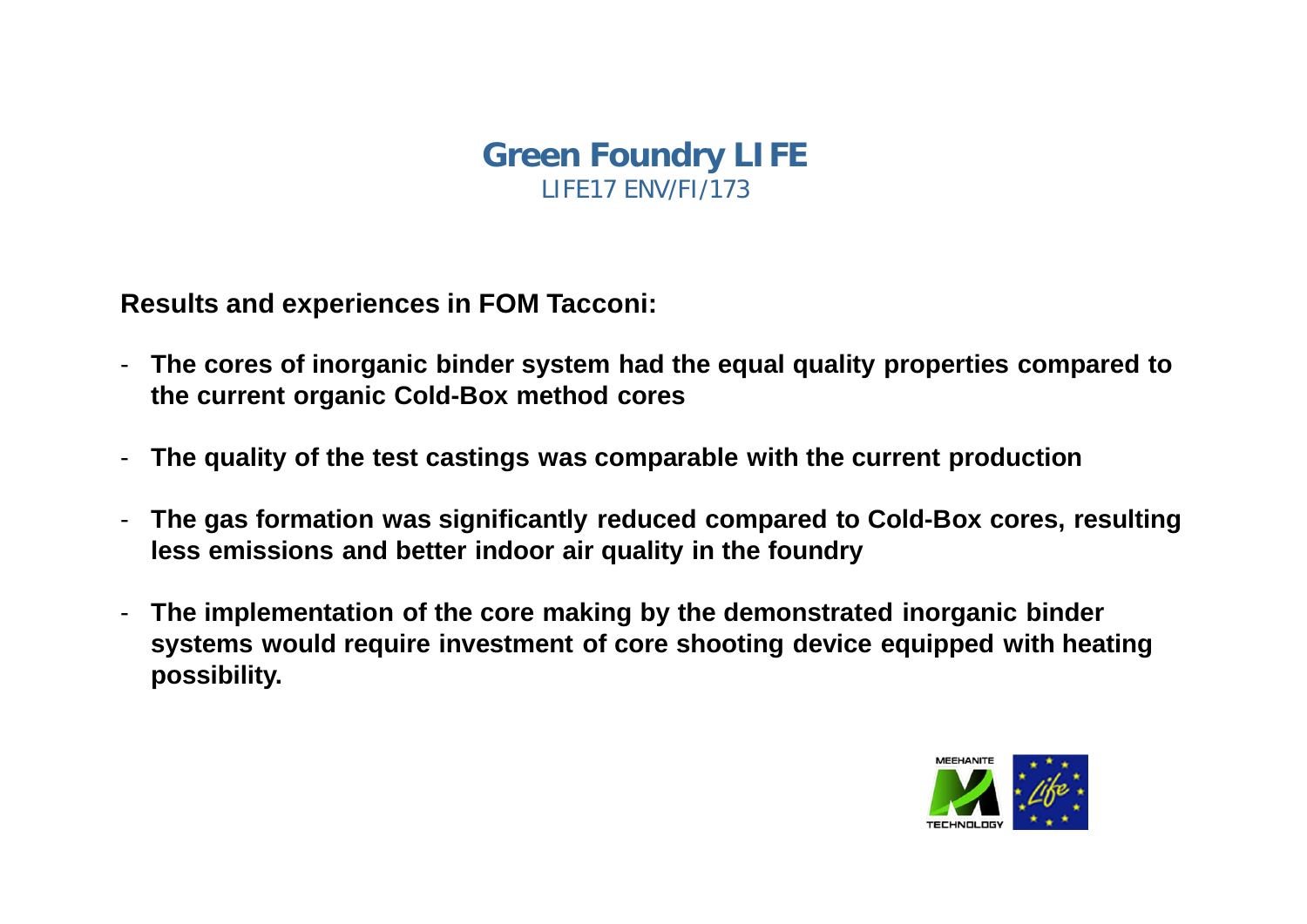**Karhula Foundry in Kotka, Finland**

- **Karhula Foundry foundry produces demanding middle to large size special castings for global casting markets.The cast materials include wide variety of cast irons, steels and stainless steels**

**- Karhula Foundry demonstrated Inotec TM, Cast Clean and Geopol® inorganic binders in mould and core making by using separate test mixers and hand moulding**



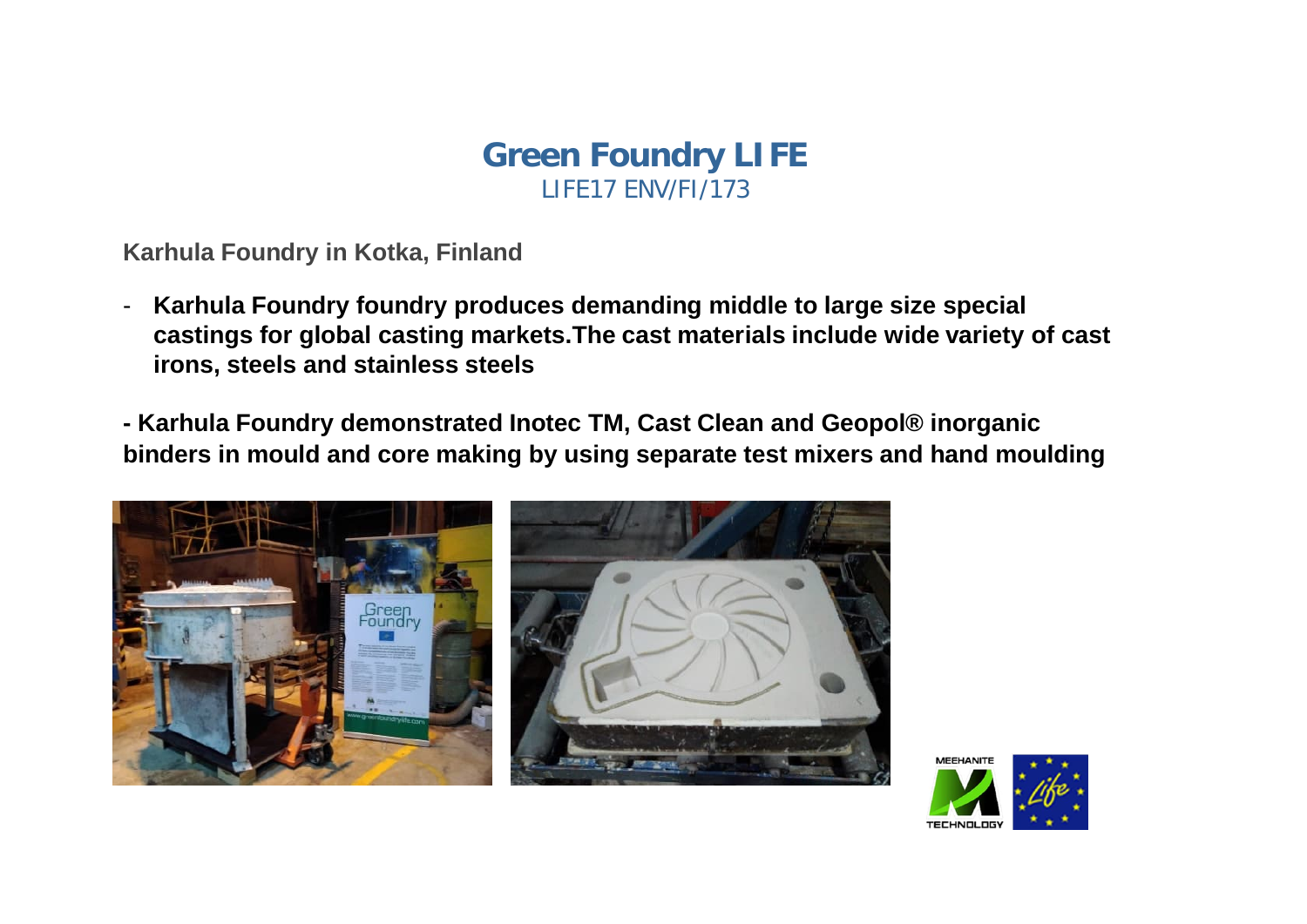### **Karhula Foundry in Kotka, Finland**

**Several full production scale series of test moulds of typical foundry's products with casting weight range of 15…2500 kg were produced. Casting materials were different types of stainless steels**



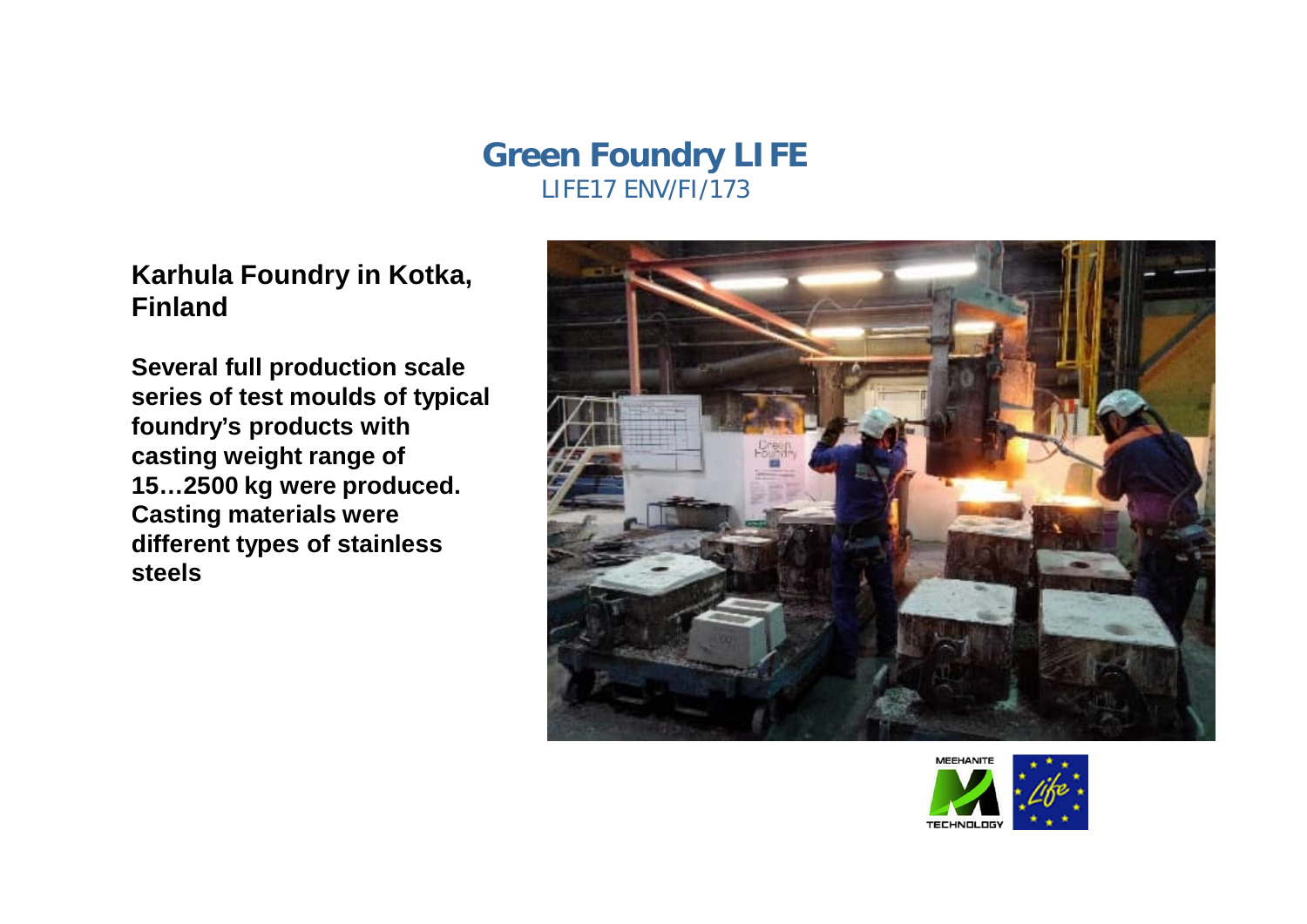**Results and experiences in Karhula Foundry:**

- **It is possible to produce the moulds by the tested inorganic binder systems having the equal quality properties compared to the current organic phenolic Alphaset method**
- The quality of the castings was as good as with the current products made by **organic binder system moulds**
- **The inorganic binders with heating to elevated temperatures are not feasible for the current production, due to risk of deformation of wooden or plastic core boxes, and prolonged production times**
- **The implementation of inorganic binders in full scale production would require investment of separate mixer line.**

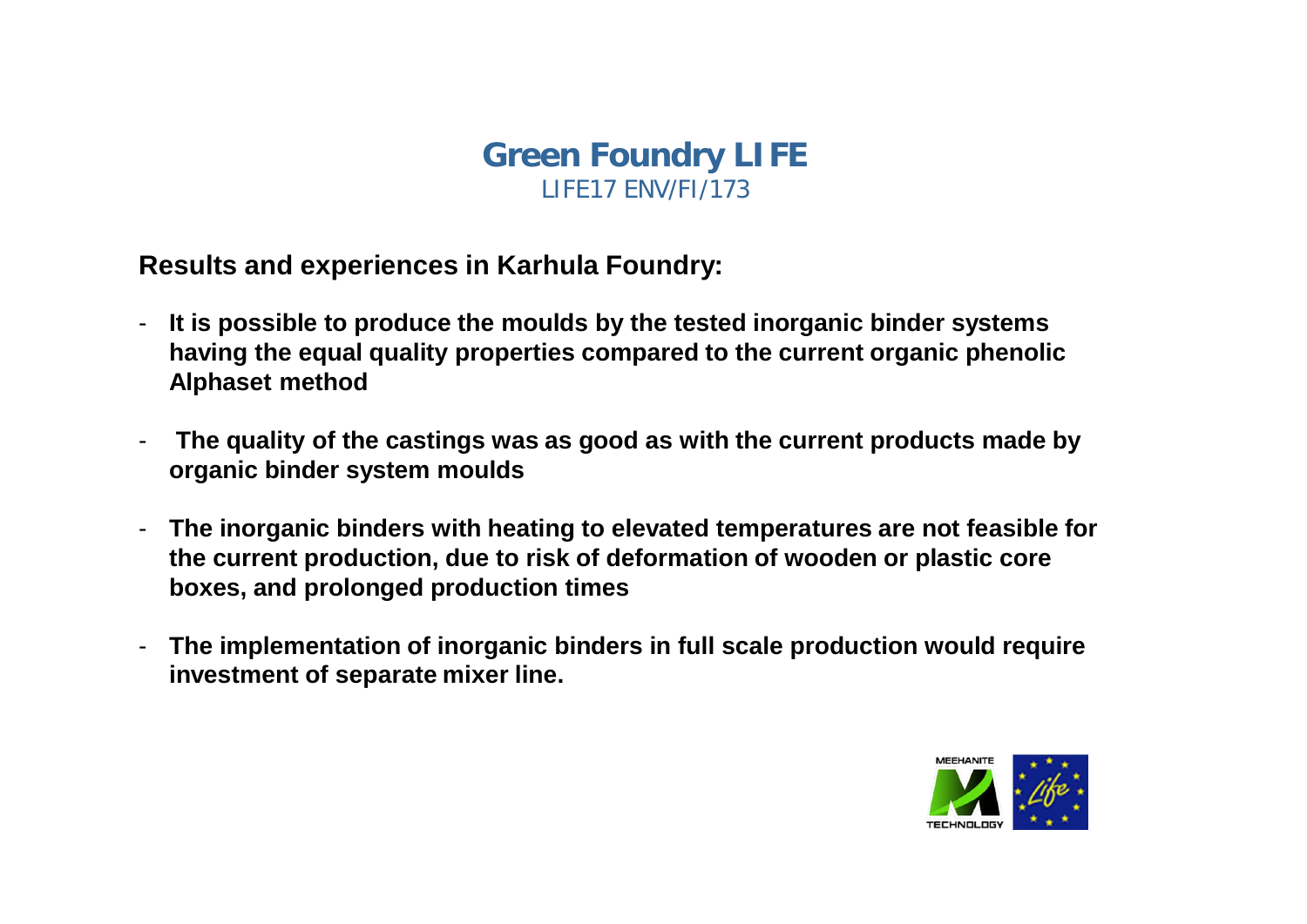#### **Valumehaanika in Tartu, Estonia**

- **Valumehaanika AS is an iron foundry locating in Tartu, Estonia.The current organic binder system is phenolic Alphaset system. Typical casting sizes vary between 5…100 kg, and they are used eg. in machines, generators and furnaces and other heating equipment.**

**- "Self-setting" Clean Cast and Geopol ® inorganic binders were tested, by using the current modern continuous mixer line. The size range of the castings was 5…200 kg. Casted material was the gray cast iron EN GJL-250 and casting temperature was ca. 1450 <sup>o</sup>C**